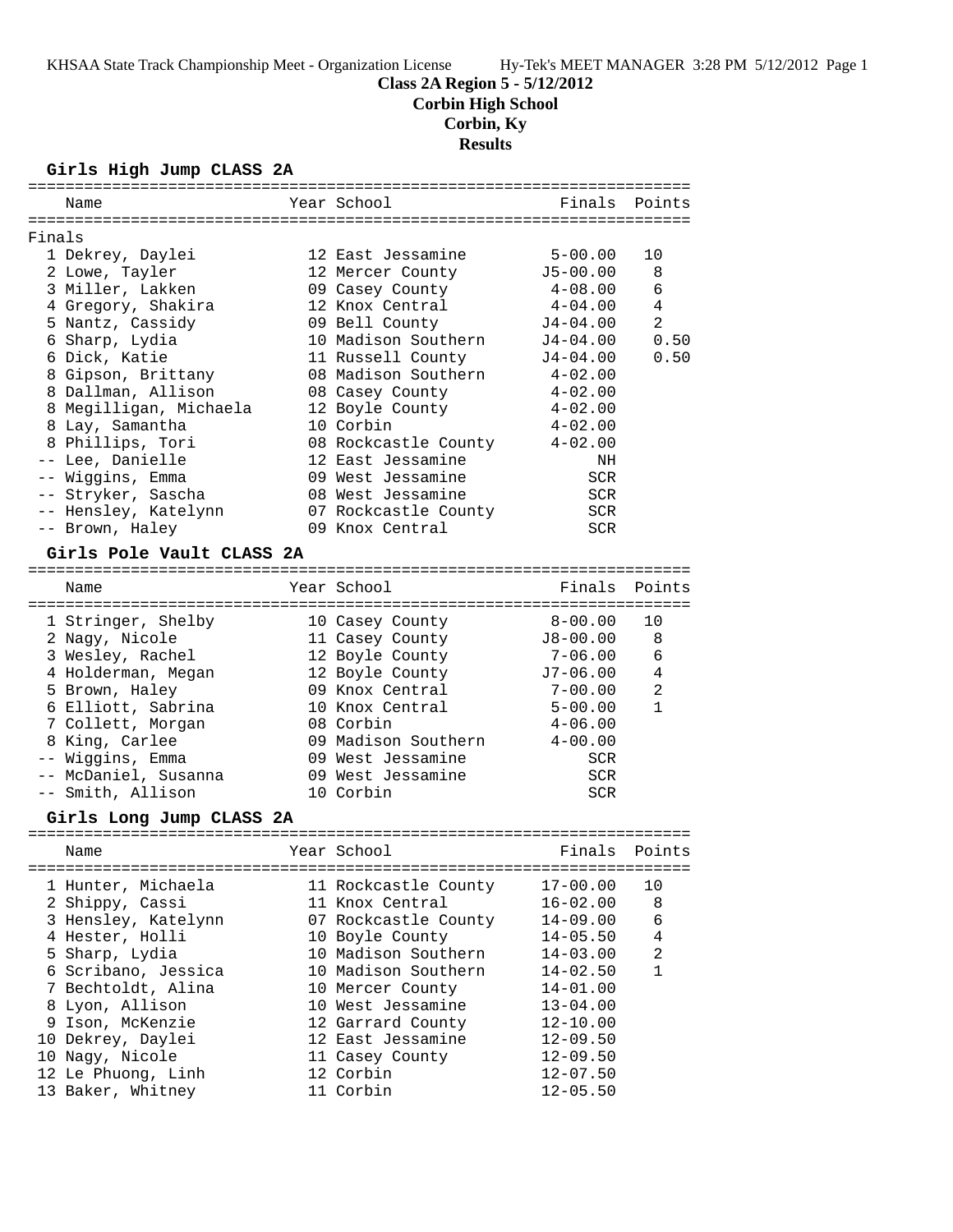**Class 2A Region 5 - 5/12/2012**

**Corbin High School**

**Corbin, Ky**

**Results**

#### **....Girls Long Jump CLASS 2A**

| 14 Arthur, Kelsey       | 09 Casey County   | $12 - 05.00$ |
|-------------------------|-------------------|--------------|
| 14 Megilligan, Michaela | 12 Boyle County   | $12 - 05.00$ |
| 16 Mann, Brooklyn       | 09 Russell County | $12 - 03.50$ |
| 17 Hurst, Sydney        | 10 East Jessamine | $12 - 00.00$ |
| 18 Burnett, Jessica     | 10 Bell County    | $11 - 09.00$ |
| 19 Brooks, Caseylynn    | 08 Knox Central   | $11 - 08.00$ |
| 20 Davis, Miranda       | 10 Garrard County | $11 - 06.00$ |
| 21 McDaniel, Susanna    | 09 West Jessamine | $10 - 10.00$ |
| -- Nantz, Cassidy       | 09 Bell County    | SCR          |

#### **Girls Triple Jump CLASS 2A**

======================================================================= Name The Year School The Finals Points ======================================================================= 1 Hunter, Michaela 11 Rockcastle County 37-09.00 10 2 Allen, Alyssa 10 Rockcastle County 33-07.00 8 3 Evans, Tabitha 11 Boyle County 32-09.50 6 4 Sharp, Lydia 10 Madison Southern 31-06.00 4 5 Shippy, Cassi 11 Knox Central 30-04.00 2 6 Lyon, Allison 10 West Jessamine 29-08.00 1 7 Nagy, Nicole 11 Casey County 29-01.00 8 Meyers, Ruth Anne 12 Boyle County 26-11.00 9 Brooks, Caseylynn 08 Knox Central 26-06.00 10 Baker, Whitney 11 Corbin 26-04.50 -- Nantz, Cassidy 09 Bell County ND -- Wynn, Allison 08 Corbin ND -- McDaniel, Susanna 09 West Jessamine SCR -- Saylor, Emily 08 Bell County SCR

#### **Girls Shot Put CLASS 2A**

======================================================================= Name The Year School The Finals Points ======================================================================= 1 Johnson, Amy 11 Rockcastle County 29-10.00 10 2 Hester, Holli 10 Boyle County 29-07.00 8 3 Richards, Kayla 12 East Jessamine 29-02.00 6 4 Carroll, Elizabeth 10 Madison Southern 28-09.00 4 5 Wilson, Emily 11 Russell County 27-08.00 2 6 Satterfield, Kacy 09 Madison Southern 26-07.00 1 7 Bingham, Taylor 09 Bell County J26-07.00 8 McNeil, Tyra 10 Knox Central 26-05.00 9 Mercer, Hannah 09 Rockcastle County 26-01.00 10 Meece, Abby 10 Casey County 24-02.00 10 McDaniel, Susanna 09 West Jessamine 24-02.00 12 Patton, Desi 08 Mercer County 23-07.00 13 Huelitt, Ali 10 Boyle County 23-00.00 14 Mills, Hannah 09 Knox Central 22-09.00 15 Parks, Dana Estill County 21-11.00 16 Helm, Regan 11 Russell County 21-09.00 17 Gibbs, Chelsea 10 Corbin 21-07.00 18 Spencer, Courtney Estill County 17-03.00 19 Baldauf, Lea-Marieke 12 Corbin 15-09.00 -- Settles, Amanda 09 West Jessamine SCR -- Scott, Bethany 12 Casey County SCR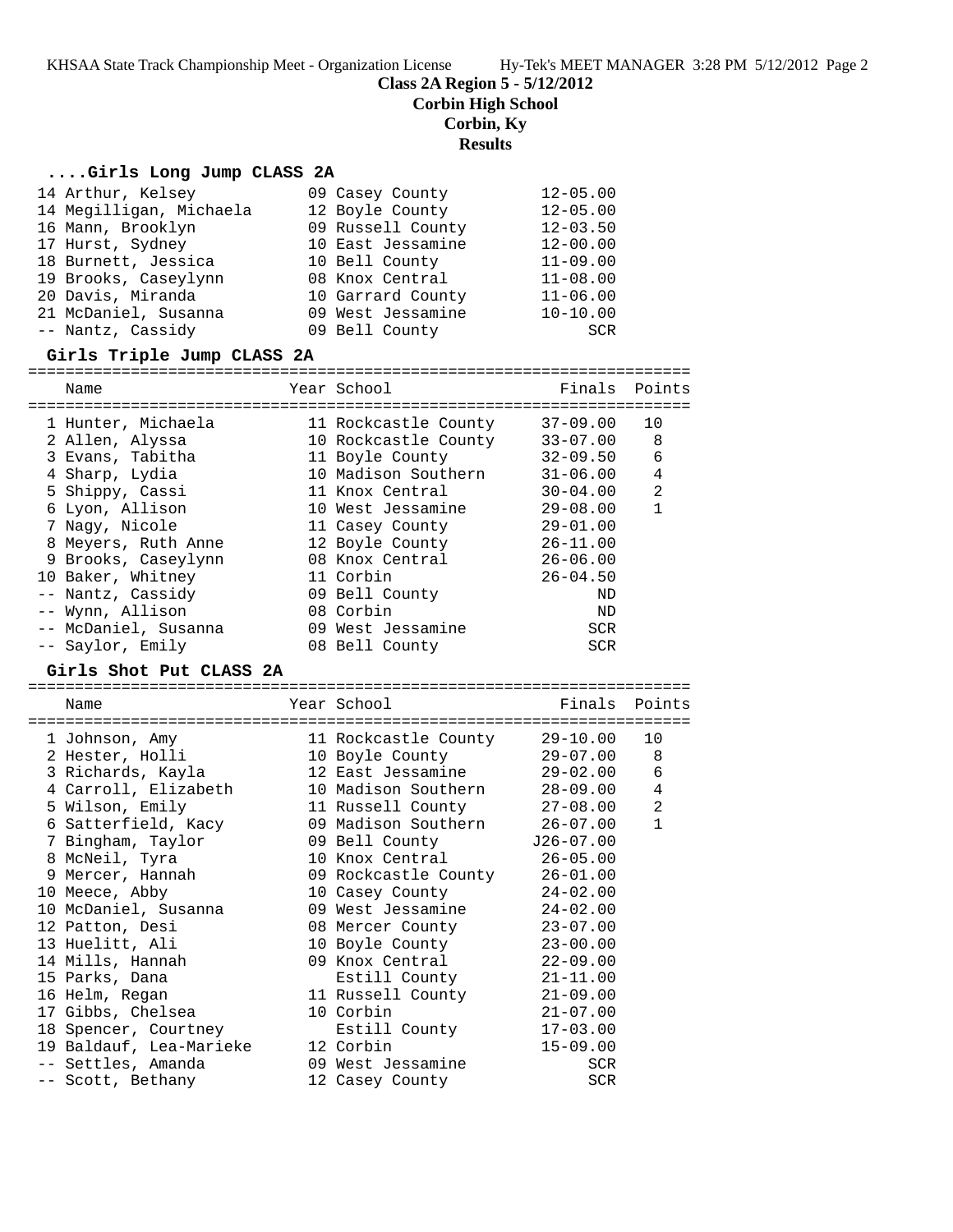### **Class 2A Region 5 - 5/12/2012**

**Corbin High School**

# **Corbin, Ky**

**Results**

**....Girls Shot Put CLASS 2A**

| -- Travillian, Samantha                 | 09 Mercer County     | SCR          |                |
|-----------------------------------------|----------------------|--------------|----------------|
| Girls Discus Throw CLASS 2A             |                      |              |                |
|                                         |                      |              |                |
| Name                                    | Year School          | Finals       | Points         |
| 1 Johnson, Amy                          | 11 Rockcastle County | 109-07       | 10             |
| 2 Richards, Kayla                       | 12 East Jessamine    | 98-06        | 8              |
| 3 Meece, Abby                           | 10 Casey County      | $94 - 06$    | 6              |
| 4 Wilson, Emily                         | 11 Russell County    | $80 - 08$    | 4              |
| 5 Lowe, Tayler                          | 12 Mercer County     | $80 - 00$    | $\overline{2}$ |
| 6 Gibbs, Chelsea                        | 10 Corbin            | $78 - 02$    | $\mathbf{1}$   |
| 7 Mercer, Hannah                        | 09 Rockcastle County | $77 - 08$    |                |
| 8 McNeil, Tyra                          | 10 Knox Central      | $73 - 08$    |                |
| 9 Gregory, Shakira                      | 12 Knox Central      | $72 - 09$    |                |
| 10 Satterfield, Kacy                    | 09 Madison Southern  | $68 - 05$    |                |
| 11 Patton, Desi                         | 08 Mercer County     | $68 - 03$    |                |
|                                         | 10 Madison Southern  | $59 - 03$    |                |
| 12 Carroll, Elizabeth<br>13 Helm, Regan | 11 Russell County    | $58 - 11$    |                |
|                                         |                      | $53 - 08$    |                |
| 14 Parks, Dana                          | Estill County        |              |                |
| 15 Quillen, Callie                      | 10 Corbin            | $51 - 00$    |                |
| 16 Spencer, Courtney                    | Estill County        | $35 - 05.50$ |                |
| -- Stryker, Sascha                      | 08 West Jessamine    | <b>SCR</b>   |                |
| -- Scott, Bethany                       | 12 Casey County      | <b>SCR</b>   |                |
| -- Saylor, Emily                        | 08 Bell County       | SCR          |                |
| -- McDaniel, Susanna                    | 09 West Jessamine    | <b>SCR</b>   |                |
| Boys High Jump CLASS 2A                 |                      |              |                |
| Name                                    | Year School          | Finals       | Points         |
|                                         |                      |              |                |
| 1 Smith, Micah                          | 11 Casey County      | $5 - 10.00$  | 10             |
| 2 Cooper, Cody                          | 12 Boyle County      | $5 - 08.00$  | 8              |
| 3 Blakey, Jacob                         | 12 Russell County    | 5-06.00      | 6              |
| 4 Bunch, Brandon                        | 12 Russell County    | 5-04.00      | 4              |
| 5 Dunbar, Caleb                         | 09 Madison Southern  | $J5 - 04.00$ | 2              |
| 6 Waddle, Taylor                        | 10 Corbin            | $J5 - 04.00$ | $\mathbf{1}$   |
| 7 Donaldson, Sean                       | 12 West Jessamine    | $5 - 02.00$  |                |
| 7 Harmon, John                          | 12 Rockcastle County | $5 - 02.00$  |                |
| 9 Wireman, Kenneth                      | 09 West Jessamine    | $5 - 00.00$  |                |
| 9 Ches, Conner                          | 09 East Jessamine    | $5 - 00.00$  |                |
| 11 Moore, Chase                         | 08 Mercer County     | $4 - 10.00$  |                |
| -- Harper, Tyler                        | 10 Rockcastle County | <b>SCR</b>   |                |
| -- Miller, Collin                       | 07 Casey County      | SCR          |                |
| -- Hayes, Markell                       | 12 Garrard County    | <b>SCR</b>   |                |
| -- Svecke, Alexander                    | 12 Boyle County      | <b>SCR</b>   |                |
| -- Rickett, Brandon                     | 10 Knox Central      | <b>SCR</b>   |                |
| -- Ford, Kobe                           | 08 Mercer County     | <b>SCR</b>   |                |

-- Patterson, Riley 11 Knox Central SCR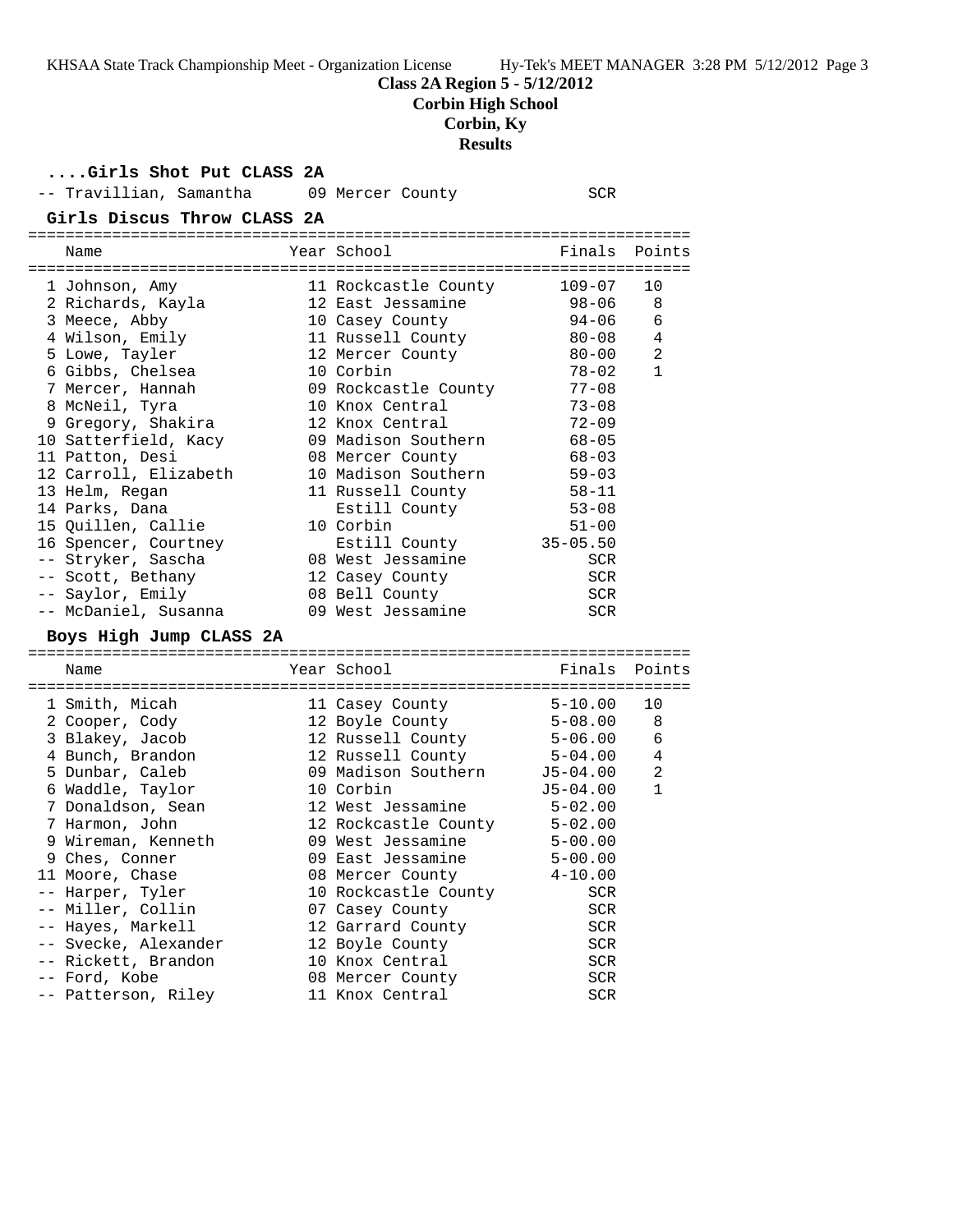**Class 2A Region 5 - 5/12/2012**

**Corbin High School**

**Corbin, Ky**

# **Results**

#### **Boys Pole Vault CLASS 2A**

| Name                                       | Year School          | Finals       | Points         |
|--------------------------------------------|----------------------|--------------|----------------|
|                                            |                      |              |                |
| 1 Smith, Micah                             | 11 Casey County      | $11 - 00.00$ | 10             |
| 2 Miller, Aaron                            | 12 Mercer County     | $10 - 06.00$ | 8              |
| 3 Kang, Joseph                             | 10 West Jessamine    | $10 - 00.00$ | 6              |
| 4 Marshall, Bryce                          | 10 Boyle County      | 9-06.00      | 4              |
| 5 Rickett, Brandon                         | 10 Knox Central      | 9-00.00      | $\overline{a}$ |
| 6 Carter, Drew                             | 07 Corbin            | $8 - 06.00$  | $\mathbf{1}$   |
| 7 Patterson, Riley                         | 11 Knox Central      | $8 - 00.00$  |                |
| 7 Wireman, Kenneth                         | 09 West Jessamine    | $8 - 00.00$  |                |
| 9 Johnston, Justin                         | 10 Mercer County     | $6 - 06.00$  |                |
| -- Whittemore, Blaine                      | 09 Madison Southern  | NH           |                |
| -- Miller, Collin                          | 07 Casey County      | <b>SCR</b>   |                |
| Boys Long Jump CLASS 2A                    |                      |              |                |
| Name                                       | Year School          | Finals       | Points         |
|                                            |                      |              |                |
| 1 Ford, Kobe                               | 08 Mercer County     | $20 - 11.00$ | 10             |
| 2 Rothermel, Michael                       | 11 Madison Southern  | $20 - 08.00$ | 8              |
| 3 Britt, Nick                              | 11 Russell County    | $20 - 01.00$ | 6              |
| 4 Evans, Jordan                            | 12 Knox Central      | $19 - 08.00$ | $\overline{4}$ |
| 5 Simpson, Adam                            | 11 Madison Southern  | $19 - 02.00$ | $\overline{a}$ |
| 6 Griffin, Stephen                         | 11 Bell County       | $18 - 11.00$ | $\mathbf{1}$   |
| 7 Lewis, Darion                            |                      | $18 - 02.50$ |                |
|                                            | 11 Mercer County     |              |                |
| 8 Harmon, John                             | 12 Rockcastle County | $17 - 07.50$ |                |
| 9 Hopper, Kenny                            | 09 Corbin            | $17 - 05.50$ |                |
| 10 Arvin, Ashton                           | 11 Rockcastle County | $17 - 03.50$ |                |
| 11 Hearn, Grayson                          | 09 East Jessamine    | $15 - 06.00$ |                |
| -- Prewitt, David                          | 12 East Jessamine    | ND           |                |
| -- Harmon, Keith                           | 09 West Jessamine    | <b>SCR</b>   |                |
| -- Donaldson, Sean                         | 12 West Jessamine    | SCR          |                |
| -- Adams, Josh                             | 10 Knox Central      | SCR          |                |
| -- Howard, Wesley                          | 10 Casey County      | <b>SCR</b>   |                |
| -- Grigsby, Myrvin                         | 11 Corbin            | SCR          |                |
| -- Blackburn, Hayden                       | 08 Bell County       | SCR          |                |
| Boys Triple Jump CLASS 2A<br>------------- |                      |              |                |
| Name                                       | Year School          | Finals       | Points         |
| 1 Lewis, Darion                            | 11 Mercer County     | $43 - 09.00$ |                |
|                                            | 11 Madison Southern  |              | 10             |
| 2 Rothermel, Michael                       |                      | $42 - 08.50$ | 8              |
| 3 Donaldson, Sean                          | 12 West Jessamine    | $41 - 07.75$ | 6              |
| 4 Griffin, Stephen                         | 11 Bell County       | $39 - 00.50$ | 4              |
| 5 Evans, Jordan                            | 12 Knox Central      | $38 - 11.50$ | 2              |
| 6 Simpson, Adam                            | 11 Madison Southern  | $36 - 11.00$ | $\mathbf{1}$   |
| 7 Yeager, Trey                             | 11 Boyle County      | $36 - 07.50$ |                |
| 8 Dunn, Tyler                              | 12 Mercer County     | $35 - 01.00$ |                |
| 9 Adams, Josh                              | 10 Knox Central      | $35 - 00.00$ |                |
| 10 Johnson, Andrew                         | 10 Corbin            | $34 - 09.25$ |                |
| 11 Bishop, Pierce                          | 11 Corbin            | $32 - 02.00$ |                |
| -- Gambrel, Jaidrian                       | 07 Bell County       | SCR          |                |
| Svecke, Alexander                          | 12 Boyle County      | SCR          |                |
|                                            |                      |              |                |